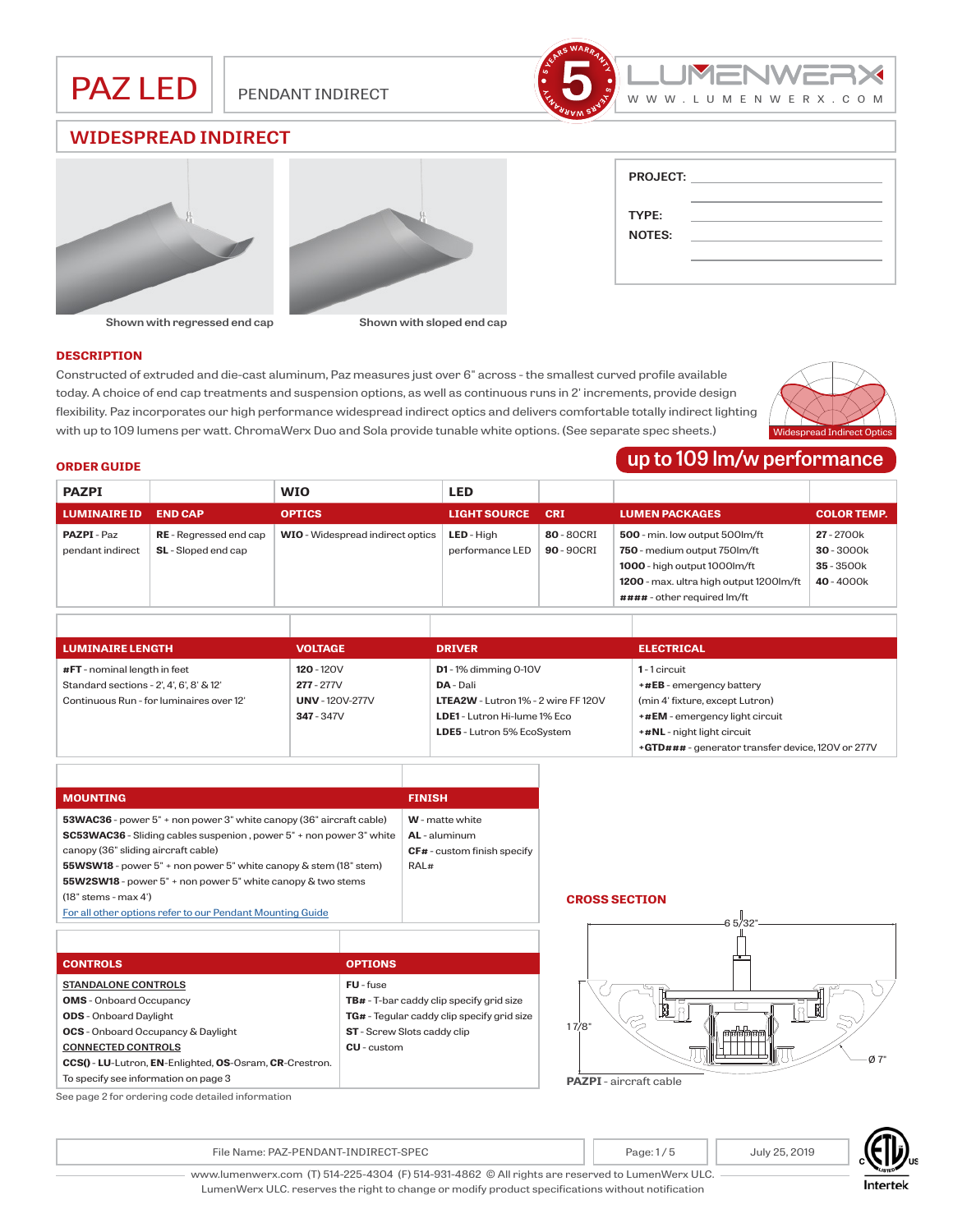

#### **OPTICS**

#### **Widespread Indirect Optics (WIO) -**

The LumenWerx Widespread Indirect Optic (WIO) uses two vertically oriented LED arrays that couple light into the edges of a linear light guide. A specially designed TIR/microstructure extracts light into the desired "batwing" distribution. Peak intensity hits at 125º while suppressing direct uplight. Peak-tozenith intensity ratio is 2:1, outstanding for a narrow luminaire. The Widespread Indirect Optic produces noticeably smoother ceiling brightness than a typical lambertian uplight distribution, permitting generally wider spacing as well.



### **SPACE CALCULATION**



Room: 58'Wx36'Lx11.5'H Suspension: 30" Fixture spacing: 12'x16' PAZPI-WIO-LED-80-1200-35-12FT

Indirect Lumen Output: 1200 lm/ft Efficacy: 105LPW  $LLE: O.9$ LPD: 0.59Watt/Sq.Ft. **For Workplane:** Avg Illuminance= 40.67FC Uniformity Max/Min=3.09 Uniformity Avg/Min= 2.36 **For Ceiling:** Avg Illuminance= 69.08FC Uniformity Max/Min= 12.93 Uniformity Avg/Min= 6.71

## **LIGHT SOURCE - LED**

Custom linear array of mid-flux LED's are cartridge-mounted with quick-connect wiring to facilitate service and thermal management. Available in 3000K, 3500K and 4000K with a minimum 80 CRI and an option for 90 CRI with elevated R9 value. Color consistency maintained to within 3 SDCM. LEDs operate at reduced drive current to optimize efficacy and lumen maintenance.

All LEDs have been tested in accordance with IESNA LM-80-08 and the results have shown L80 lumen maintenance greater than 60,000 hours. Absolute product photometry is measured and presented in accordance with IESNA LM-79, unless otherwise indicated.

#### **PERFORMANCE PER 4' AT 4000K**

| <b>LED</b> output | <b>Color Temp</b> | <b>Watts</b> | <b>Nominal Delivered</b><br>Lumens | <b>Efficacy</b><br><b>LPW</b> |
|-------------------|-------------------|--------------|------------------------------------|-------------------------------|
| low output        | 4000K             | 18.5         | 2000                               | 109                           |
| medium output     | 4000K             | 28           | 3000                               | 108                           |
| high output       | 4000K             | 36.5         | 4000                               | 109                           |
| ultra high ouput  | 4000K             | 44           | 4800                               | 109                           |

### **LUMINAIRE LENGTH**

Paz is made up of standard 2, 4, 6, 8 and 12 foot sections that may be joined together to create longer continuous run lengths. Exact run length must be noted in the product code. The minimum individual section available is 2 foot, and continuous run lengths can be ordered in 2 feet increments. All individual sections are joined together onsite using the joiner kits provided. LumenWerx offers joiner kits that are extremely simple to work with in the field and result in a fixture that appears virtually seamless with no light leak at any connection.



joining system Paz indirect

### **ELECTRICAL**

Factory-set, adjustable output current LED driver with universal (120-277VAC) input. Dimmable from 100% to 1% with 0-10V dimming control. Rated life (90% survivorship) of 50,000 hours at 50ºC max. ambient (and 70ºC max. case) temperature. At maximum driver load: Efficiency>84%, PF>0.9, THD<20%. Other specifiable options include Lutron Hi-Lume 1% (specify 2-wire, or Ecosystem Dim-to-Off), Lutron 5-Series (5% Ecosystem), DMX (RDM compatible) and DALI protocol drivers. All of our standard 0-10V drivers are NEMA 410 compliant.

#### **EMERGENCY**

Factory installed long life high temperature recyclable Ni-Cad battery pack with test switch and charge indicator, minimum of 90 minutes operation, up to 1000 lumens per 4ft (25ºC) emergency lighting output. Recharge time of 24 hours.

File Name: PAZ-PENDANT-INDIRECT-SPEC Page: 2 / 5 Page: 2 / 5 July 25, 2019



www.lumenwerx.com (T) 514-225-4304 (F) 514-931-4862 © All rights are reserved to LumenWerx ULC. LumenWerx ULC. reserves the right to change or modify product specifications without notification

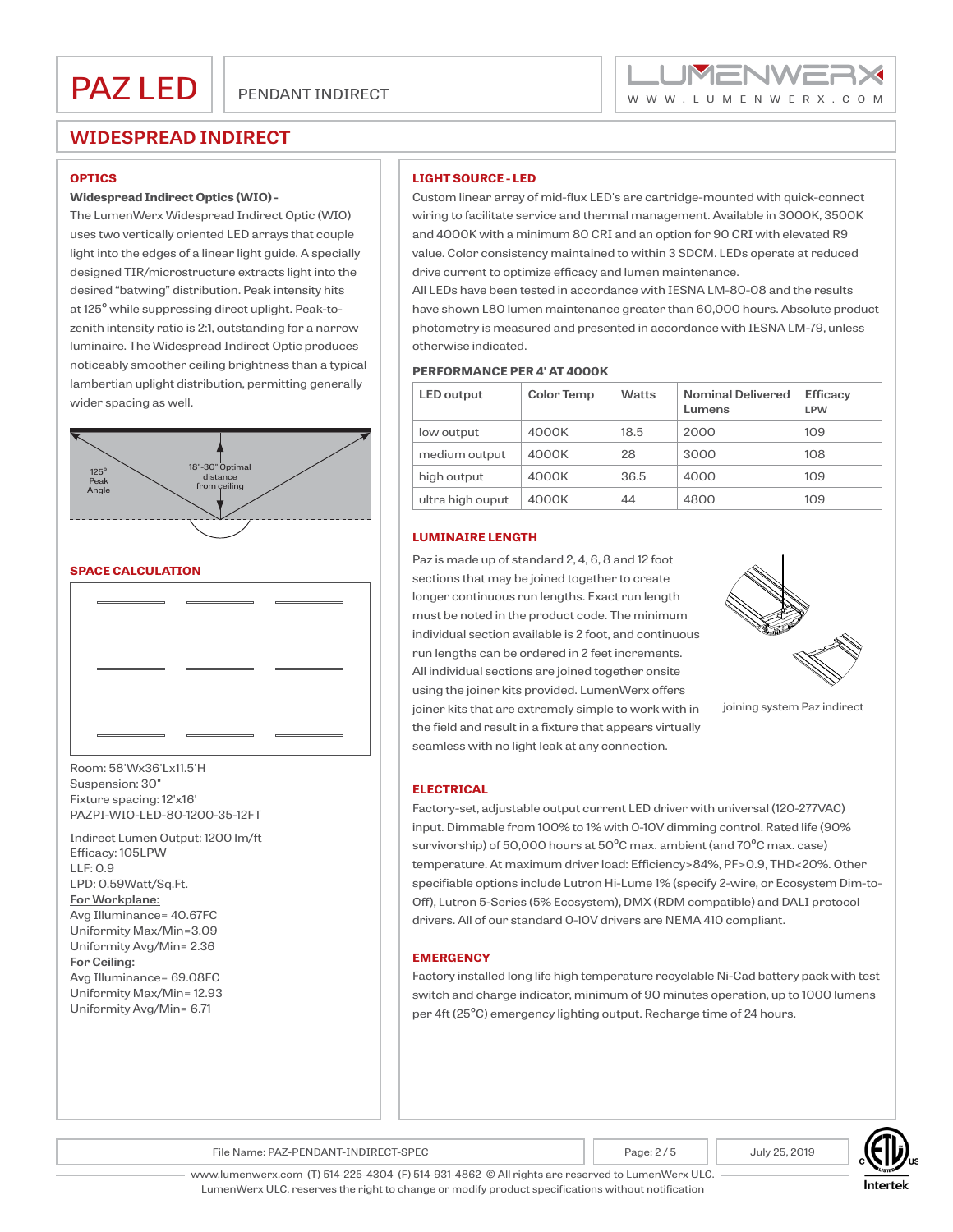

#### **MOUNTING OPTIONS**

Fixtures can be suspended using aircraft cable or stems.

Unless otherwise specified, LumenWerx provides the following hardware:

**For cable-mounted fixtures** - 53WAC36 (5" white canopy for all power mounting point, 3" white canopy for non power mounting point, and a 36" cable)

53WAAC36 (5" white canopy for all power mounting point, 3" white canopy for non power mounting point, and a 36" adjustable cable)



**53WAC36** - aircraft cable **53WAAC36** - sliding cable

**For stem mounted fixtures** - 55WSW18 (5" white canopy for all power mounting point, and non power mounting point, and a 18" white stem) 55W2SW18 (5" white canopy for all power mounting point, and non power mounting point, and two 18"



**52WSW18** - stem **55W2SW18** - double stems

**Caddy clips**, if required specify under **OPTIONS** [For all other options, see our website for a detailed](http://www.lumenwerx.com/wp-content/files/Pendant-Fixtures-Mounting-Guide.pdf)  [Pendant Mounting Guide](http://www.lumenwerx.com/wp-content/files/Pendant-Fixtures-Mounting-Guide.pdf)

#### **FINISH**

**Interior** - 95%, reflective matte powder coated white paint

**Exterior** - matte white, matte black or aluminum powder coating.

Custom finishes are also available.

### **CONTROLS**

LumenWerx offers several options for integrating occupancy and daylight harvesting controls in our luminaires.

### **STANDALONE CONTROLS**

An integrated standalone sensor controls the luminaire in which it is installed. Depending on the length, more than one sensor may be necessary and may control the entire luminaire, or just a section of it. These controls operate independently. Unless otherwise agreed, location and functionality of the sensor within the luminaire are selected by LumenWerx.

Three types are available:

**OMS**: An integral Passive InfraRed (PIR) sensor turns luminaires on and off automatically with field-adjustable time out period. No wall control is used. Coverage pattern for large motion has a 12' diameter with the sensor mounted 8' above the floor; for small motion, the pattern has an 8' diameter. Typically, one sensor is required for every 10' of a continuous luminaire run.

**ODS**: An integral, daylight harvesting sensor with closed-loop operation dims the luminaire in which it is installed in order to compensate for available daylight. The sensor measures the combination of daylight and luminaire light reflected from horizontal surfaces below the luminaire. Initial onsite calibration is required via the use of provided remote control.

**OCS**: Both an occupancy and a daylight sensor are installed in the luminaire.



### **CONNECTED CONTROLS**

With Connected Controls, sensors or nodes installed in the luminaire form part of a larger control system infrastructure from manufacturers such as: Lutron\*, Enlighted, Osram ENCELIUM, Acuity nLight, Crestron and others. These connected controls allow for a scalable system providing features like occupancy and daylight control, manual control, scheduling and configuration of various zones and scenes. Energy reporting and system monitoring are also possible. Specific capabilities depend on the control system being used.

LumenWerx installs the components (sensors, nodes, power packs, etc) which may be supplied to us by a third party, or procured directly by LumenWerx, depending on the control system manufacturer.

LumenWerx is solely responsible for the installation of specified components; the controls manufacturer is responsible for performance of the control system. To indicate a LumenWerx luminaire with Connected Controls, identify the specific onsite control system to be integrated into the luminaires using the ordering code. Due to the diversity of components, you must contact controls@lumenwerx.com to

assure complete compatibility with intended control system and to fully specify the luminaire.

File Name: PAZ-PENDANT-INDIRECT-SPEC Fage: 3/5 July 25, 2019



www.lumenwerx.com (T) 514-225-4304 (F) 514-931-4862 © All rights are reserved to LumenWerx ULC. LumenWerx ULC. reserves the right to change or modify product specifications without notification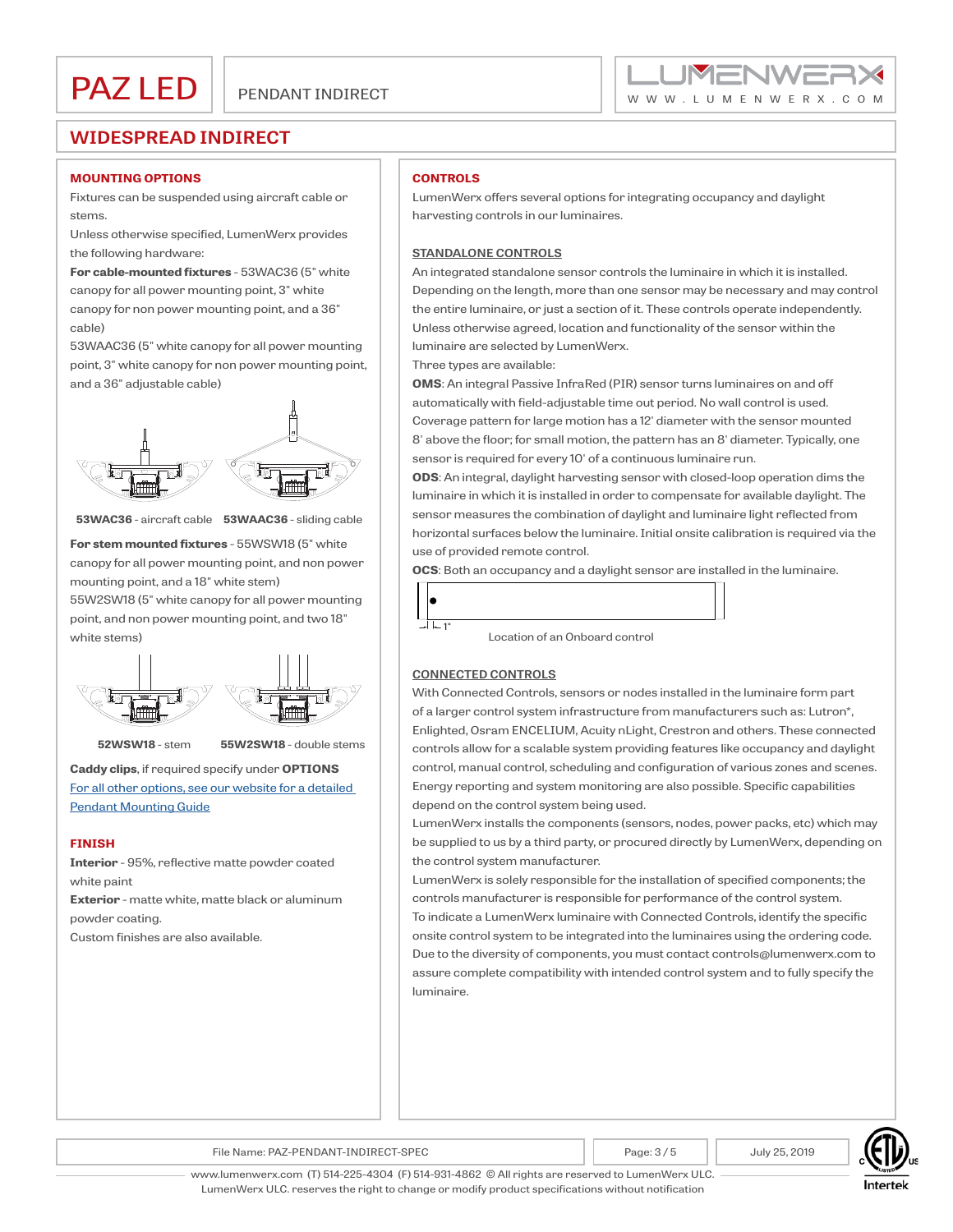

Complete control specifications, sensor/node/power pack layout, and narrative for the control system are required for LumenWerx to create shop drawings and submittals.

\* Lumenwerx offers a Lutron Vive-Enabled fixture option using either the DFCSJ-OEM-OCC (OCS Option) or DFCSJ-OEM-RF (wireless only, no sensor) Integral Fixture Modules and a DALI or EcoSystem LED driver based on customer dimming requirements.

**Please contact our controls department at controls@lumenwerx.com for further assistance.**

#### **CONSTRUCTION**

**Housing** - Extruded Aluminum (0.095" nominal) up to 90% Recycled Content

**Interior brackets** - Die formed cold rolled sheet steel 20 gauge thick

**Joining system** - Die cast Zinc (0.95" nominal) **Reflectors** - Cold rolled steel 0.024" thick precisely die formed, 95% reflective matte white painted **Light guide** - Clear PMMA Laminated with microstructure film formed into optical TIR/extraction form

**End caps** - Die cast Aluminum (0.95" nominal) **Hanger** - Chromed Griplock securely attached in end caps and/or joiners

**Aircraft cable suspension** - 7x7 braids Aluminum aircraft cable 0.06" thick

**Stem** - 0.5" diameter threaded steel tube matte white or silver powder coating. Custom finishes are also available

**(Double) Stem** - 0.375" diameter threaded steel tube matte white or silver powder coating. Custom finishes are also available

#### **WEIGHT**

**Paz 4ft** - 12.08lbs - 5.48kg **Paz 8ft** - 23.59lbs - 10.7kg **Paz 12ft** - 35.1lbs - 15.92kg

#### **CERTIFICATIONS**

**ETL** - Rated for Dry/Damp locations. Conforms to UL Standard 1598 and certified to CAN/CSA Standard C22.2 No. 250.0.

#### **WARRANTY**

LumenWerx provides a five-year limited warranty of electrical and mechanical performance of the luminaires, including the LED boards, drivers, and auxiliary electronics. LumenWerx will repair or replace defective luminaires or components at our discretion, provided they have been installed and operated in accordance with our specifications. Other limitations apply, please refer to the full warranty on our website.



File Name: PAZ-PENDANT-INDIRECT-SPEC Page: 4 / 5 Page: 4 / 5 July 25, 2019